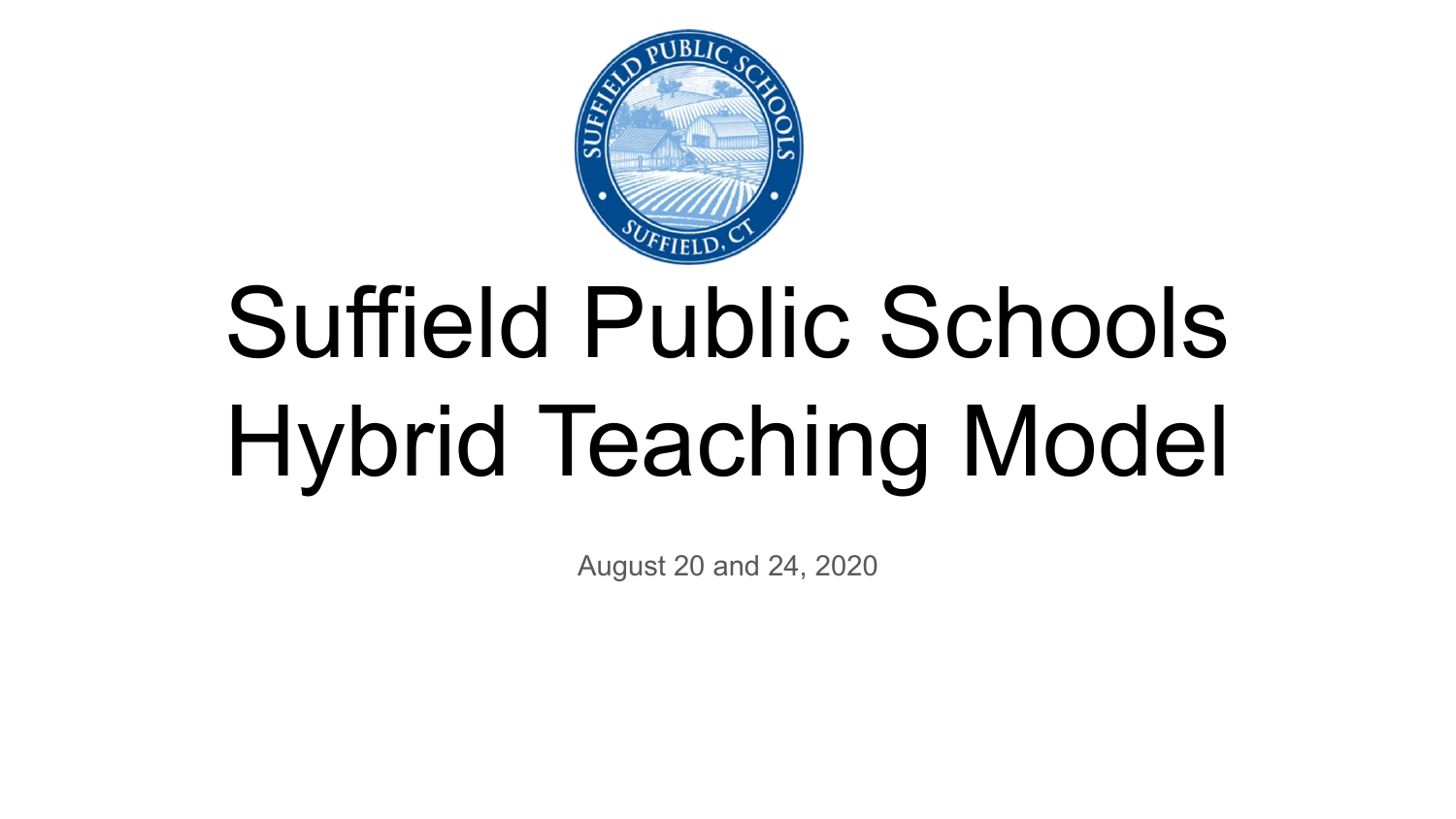### Presentation Outline

- ❏ Cohort Schedule, Sample Student Schedule
- ❏ Synchronous and Asynchronous Schedule
- ❏ Sample Classroom Experience
- ❏ Student Learning Materials, Common Look Pages, Instruction
- ❏ Social Emotional Learning
- ❏ Programs: DreamBox, Readers Writers Workshop, Lexia, Raz Kids
- ❏ Intervention
- ❏ Grading/Reporting
- ❏ Participation
- ❏ Q/A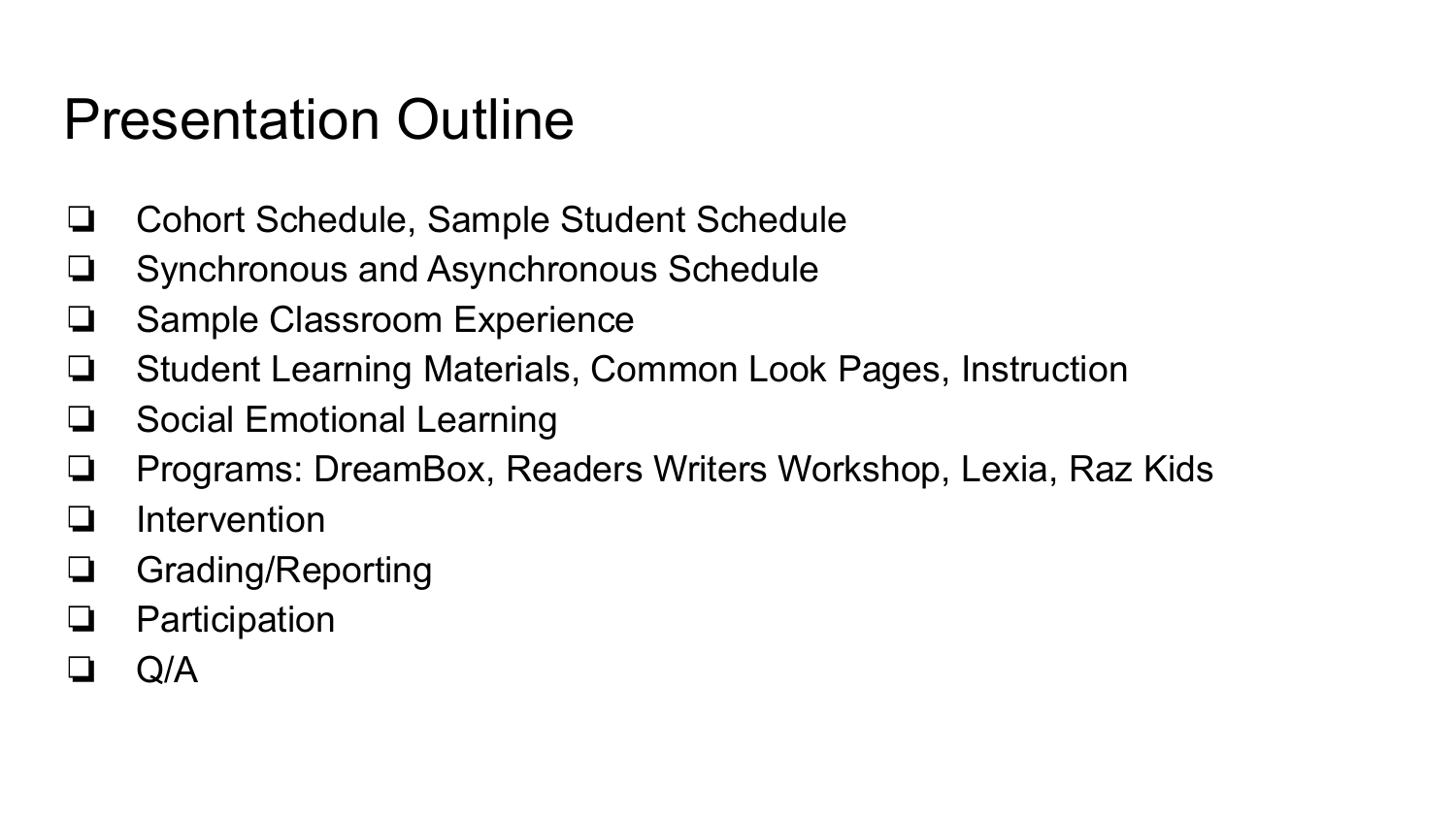### We are here to help....

- ❏ Superintendent: Tim Van Tasel
- ❏ Assistant Superintendent: Michelle Zawawi
- ❏ SHS: Jim Blain, Ashley Eichorn, Brendan Canny
- ❏ SMS: Ken Smith, Dianna Kolodziey
- ❏ MIS: Kris Pryce, Melissa Todd
- ❏ AWS: Gina Olearczyk, Jack Ferraro
- ❏ Student Services: Diana Kelley, Sharon Goulet, Helen Donaher
- ❏ Technology: Rebecca Osleger
- ❏ Business Manager: Bill Hoff
- ❏ Social Emotional Learning, Responsive Classroom: Heather Goldstein, Brittany Popeleski
- ❏ Instructional Specialists:
	- ❏ Tim Percoski: 9-12 STEM
	- ❏ Steph Holland: 9-12 Humanities
	- ❏ Esther Boakye-Dattey: 6-8 STEM
	- ❏ Jeanine Rose: 6-8 Humanities
	- ❏ Shannon Insero: K-5 STEM
	- ❏ Christy Baril: K-5 Humanities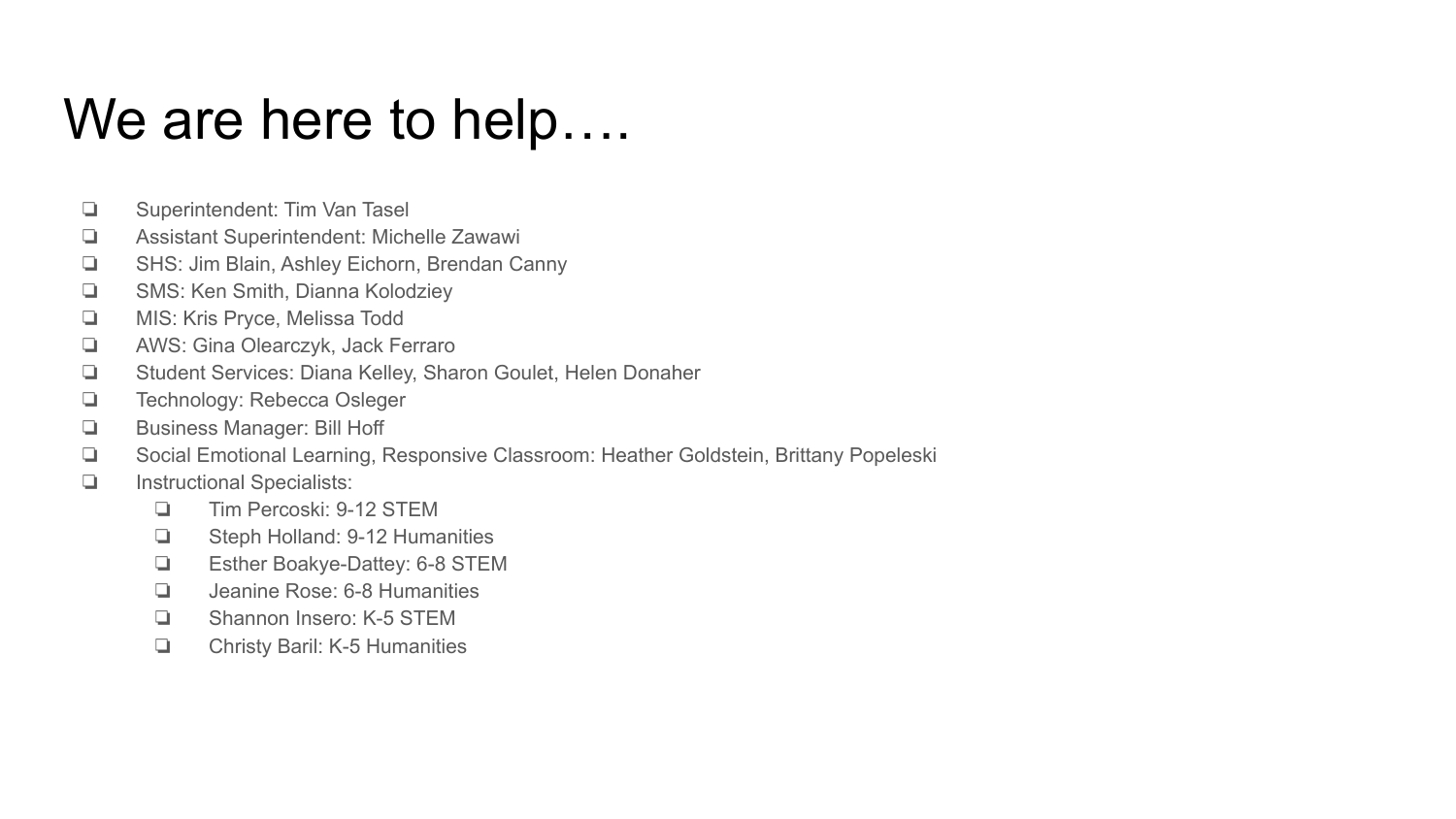### **Cohorts**

Students will be grouped into two cohorts based on the letter of students' last names:

- ❏ Cohort A: Last names A through K
- ❏ Cohort B: Last names L through Z
	- ❏ Students who are opting for full remote learning will be placed in either Cohort A or B
	- ❏ Phase 1 Survey was sent to parents on August 19th Thank you working on schedules, classroom arrangements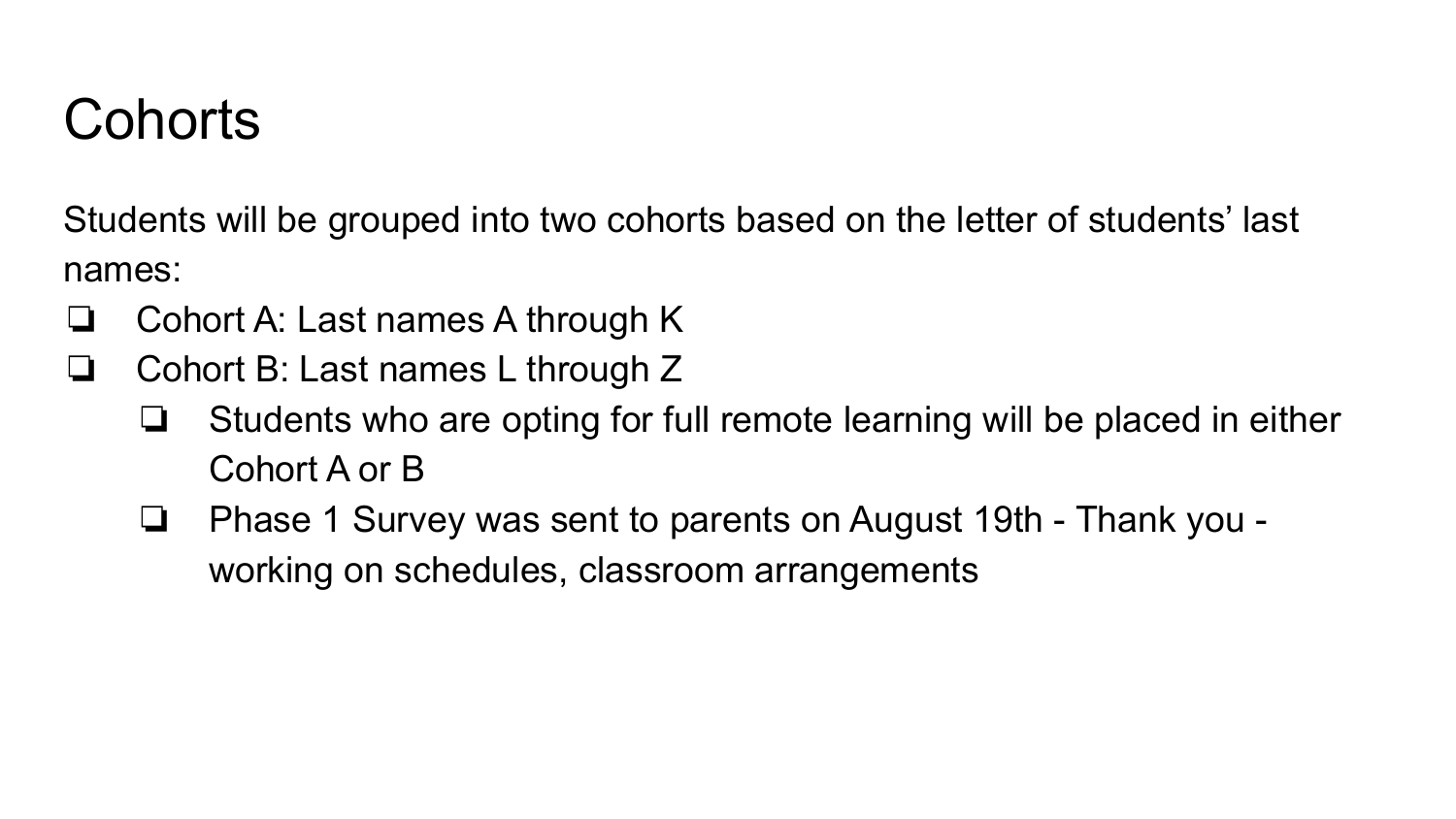## District Hybrid Schedule (first 3 weeks)

### Schedule- at a glance

| Week 1                                                                                                                                       | <b>Week 2</b>                                  | Week 3                                         |
|----------------------------------------------------------------------------------------------------------------------------------------------|------------------------------------------------|------------------------------------------------|
| Monday, August 31                                                                                                                            | Monday, Sept 7                                 | Monday, Sept 14                                |
| In-School - A                                                                                                                                | <b>NO SCHOOL</b>                               | In-School - A                                  |
| Remote - B                                                                                                                                   | Labor Day                                      | Remote - B                                     |
| Tuesday, Sept 1                                                                                                                              | Tuesday, Sept 8                                | Tuesday, Sept 15                               |
| In-School - A                                                                                                                                | In-School - A                                  | In-School - A                                  |
| Remote - B                                                                                                                                   | Remote - B                                     | Remote - B                                     |
| Wednesday, Sept 2                                                                                                                            | Wednesday, Sept 9                              | Wednesday, Sept 16                             |
| In-School - B                                                                                                                                | In-School - A                                  | Asynchronous Learning - Teachers in school     |
| Remote - A                                                                                                                                   | Remote - B                                     | (PLC, PD)                                      |
| Thursday, Sept 3                                                                                                                             | Thursday, Sept 10                              | Thursday, Sept 17                              |
| In-School - B                                                                                                                                | In-School - B                                  | In-School - B                                  |
| Remote - A                                                                                                                                   | Remote - A                                     | Remote - A                                     |
| Friday, Sept 4<br><b>NO SCHOOL</b><br>Teacher Professional Development: DL<br>technology, Implicit Bias, Trauma Informed<br><b>Practices</b> | Friday, Sept 11<br>In-School - B<br>Remote - A | Friday, Sept 18<br>In-School - B<br>Remote - A |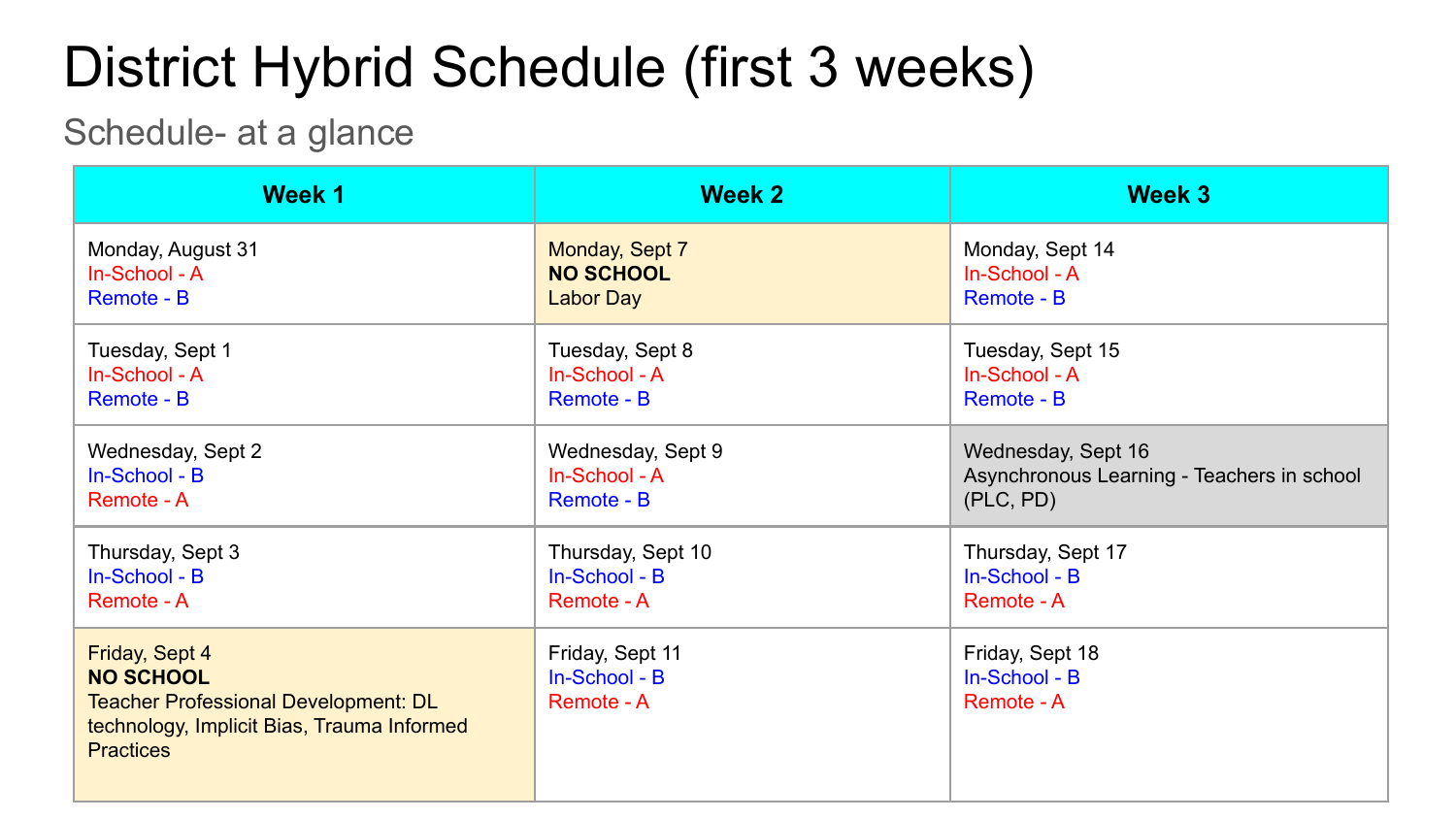### Student Schedule

- ❏ All students will receive their schedule and cohort this week or next
- ❏ **The expectation is that all students will attend their classes as scheduled during synchronous learning (M, T, Th, F)**
- ❏ Students who are in the remote cohort and Full Distance Learning will join their in-school classmates via "live" Google Meets which will be posted on their Google classroom page or SeeSaw page
- ❏ ALL students are expected to be ready for attendance (camera on) at the start of the day for PowerSchool Attendance
	- ❏ SMS/SHS (camera on) for period attendance and daily attendance
- ❏ Elementary students will have some options built into their schedule; as we understand that parents play a significant role in helping younger students on the iPad or Chromebook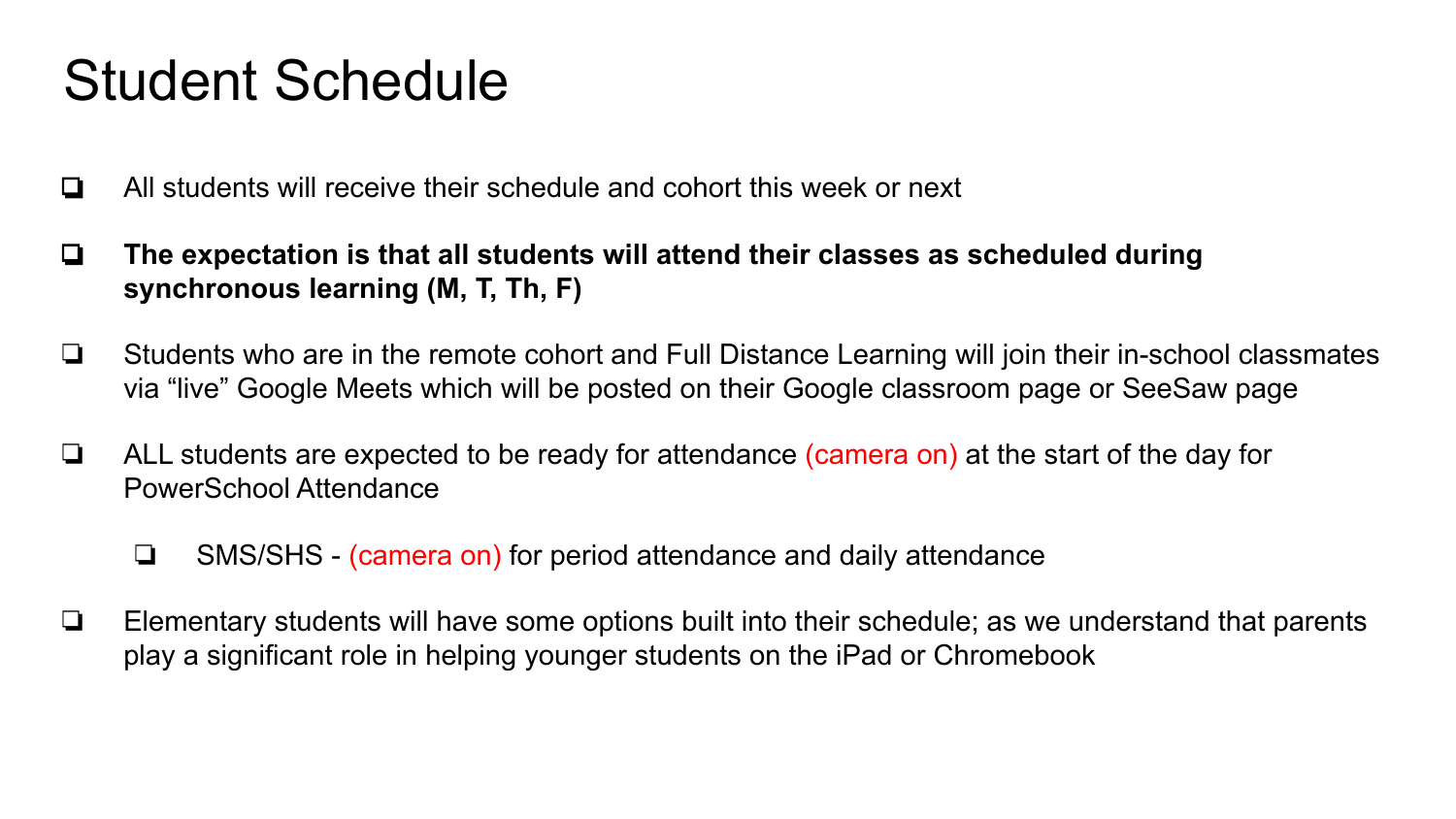### Sample Student Schedules

- ❏ [SHS Hybrid Schedule-](https://docs.google.com/document/d/1KubNmvD6NbMek6XPD2LNsSzCrdl1iYhpBHuTNFB-VJc/edit?usp=sharing) sample
- ❏ [SMS Hybrid Schedule](https://docs.google.com/document/d/1X8ogRWk48G4m5ncnZ93OTiT6O8SWTwOL_f19dz7aza8/edit?usp=sharing) sample
- ❏ [MIS Hybrid Schedule](https://docs.google.com/document/d/1lVFhTsKgjWoSuPD9CbRpksit36DBVMxxQcAfVL1IEiQ/edit?usp=sharing)  sample
- ❏ [AWS Hybrid Schedule](https://docs.google.com/document/d/1L-3R9qr4laCC6SO9XNkeKnLRhjhIko1-TmYLR2mxH2g/edit?usp=sharing)  sample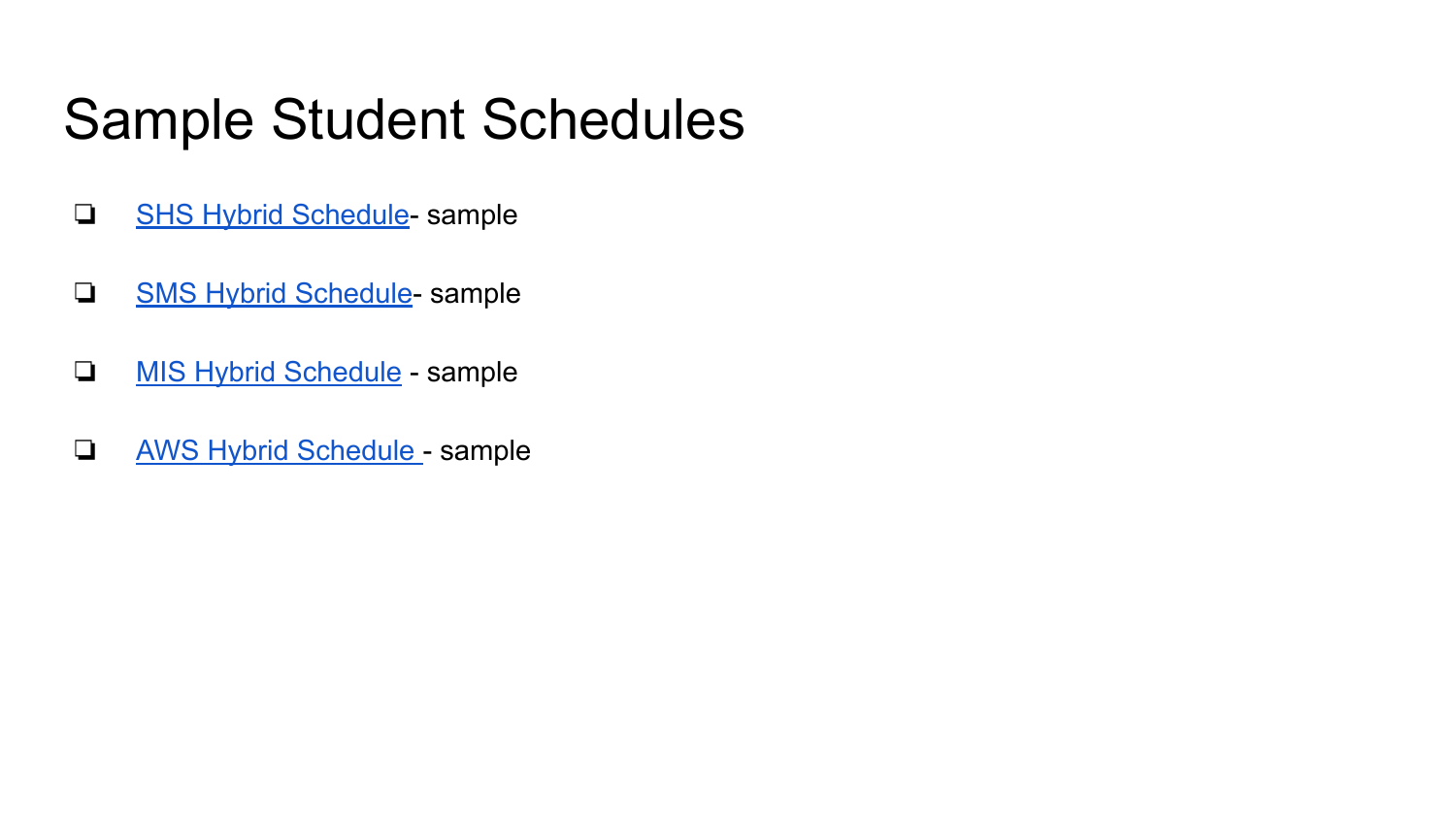## Synchronous Learning **-** All students learn at the same time

Example: Period 1 math class (20 students)

- ❏ Students (A-K) approx 10 students learn from in-class environment, follow along with the lesson plan via Google classroom, answer questions, engage in class discussion
- ❏ Students (L-Z) approx 10 students learn from home by following along with Google Classroom lesson plan while watching/listening to the direct instruction via Google Meets
- ❏ Students who are opting for distance learning will join the remote A or B cohort (4 days of Remote Learning)
- ❏ Teacher will view students in grid form on via Google Meet on their desktop may project students on whiteboard for all the students to see each other
- ❏ Teacher may ask cohort B to participate in the lesson using Google Enterprise tools, Jamboard, Google Chat
	- ❏ **Note:** We are not engaging in "Live" classroom discussions between cohorts, at this point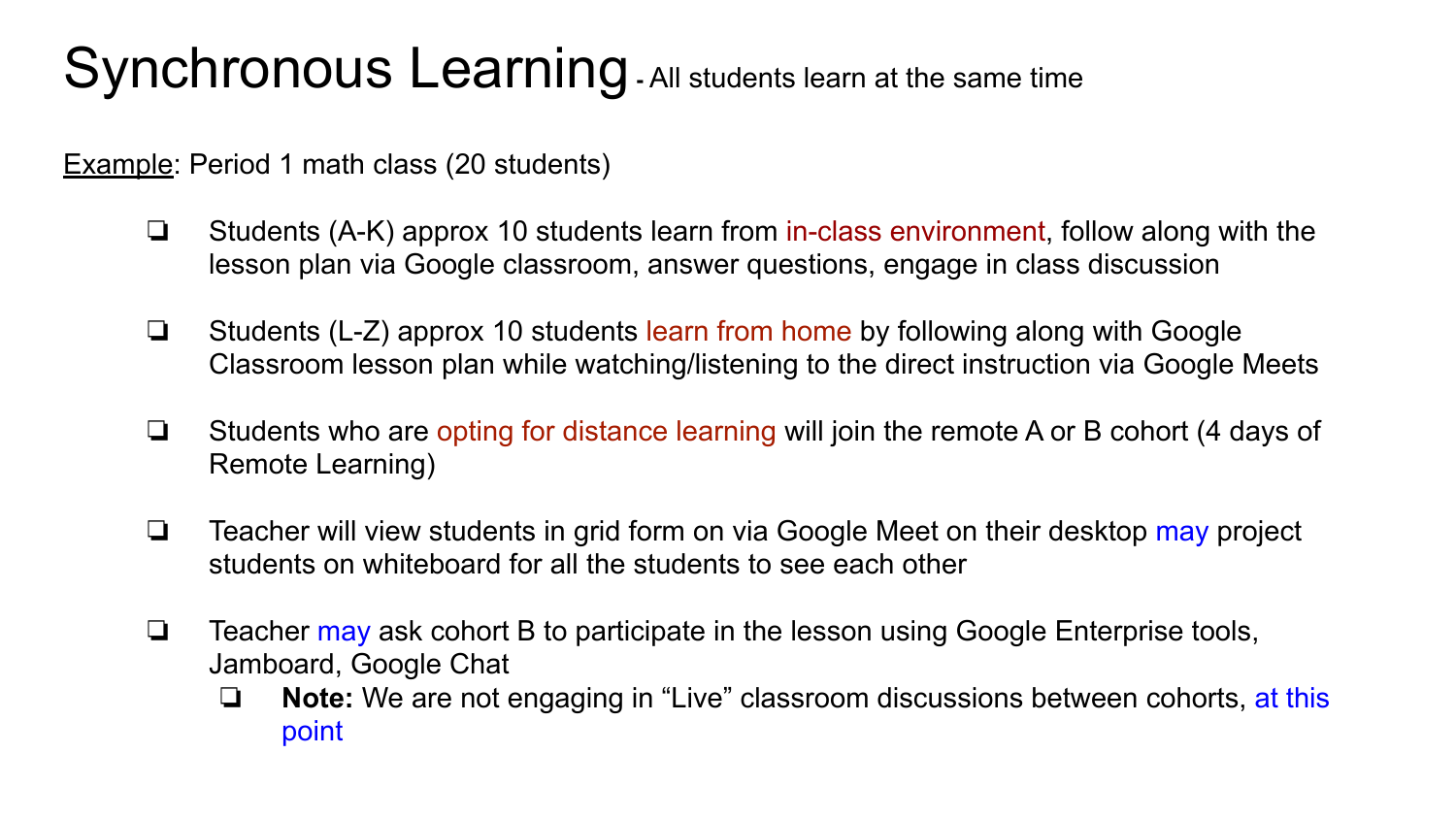### Asynchronous Learning: Wednesday

- ❏ Students follow lessons on Google Classroom and SeeSaw
- ❏ Asynchronous lessons will be connected to previous learning, personalized and challenging to students; it will **NOT** be busy work
- ❏ Teachers may link recorded lessons for direct instruction, utilize "Flipped classroom" model
- ❏ Assessments students may work on projects, complete open ended assessments, writing assignments, project based research papers, Social Emotional Learning, career exploration, developmental guidance lessons, Dreambox, Lexia, Raz Kids, SHS Capstone, authentic learning experiences which may be connected to multiple subjects
- ❏ Lessons will be posted according to the Powerschool schedule (SHS will post a 7 period day)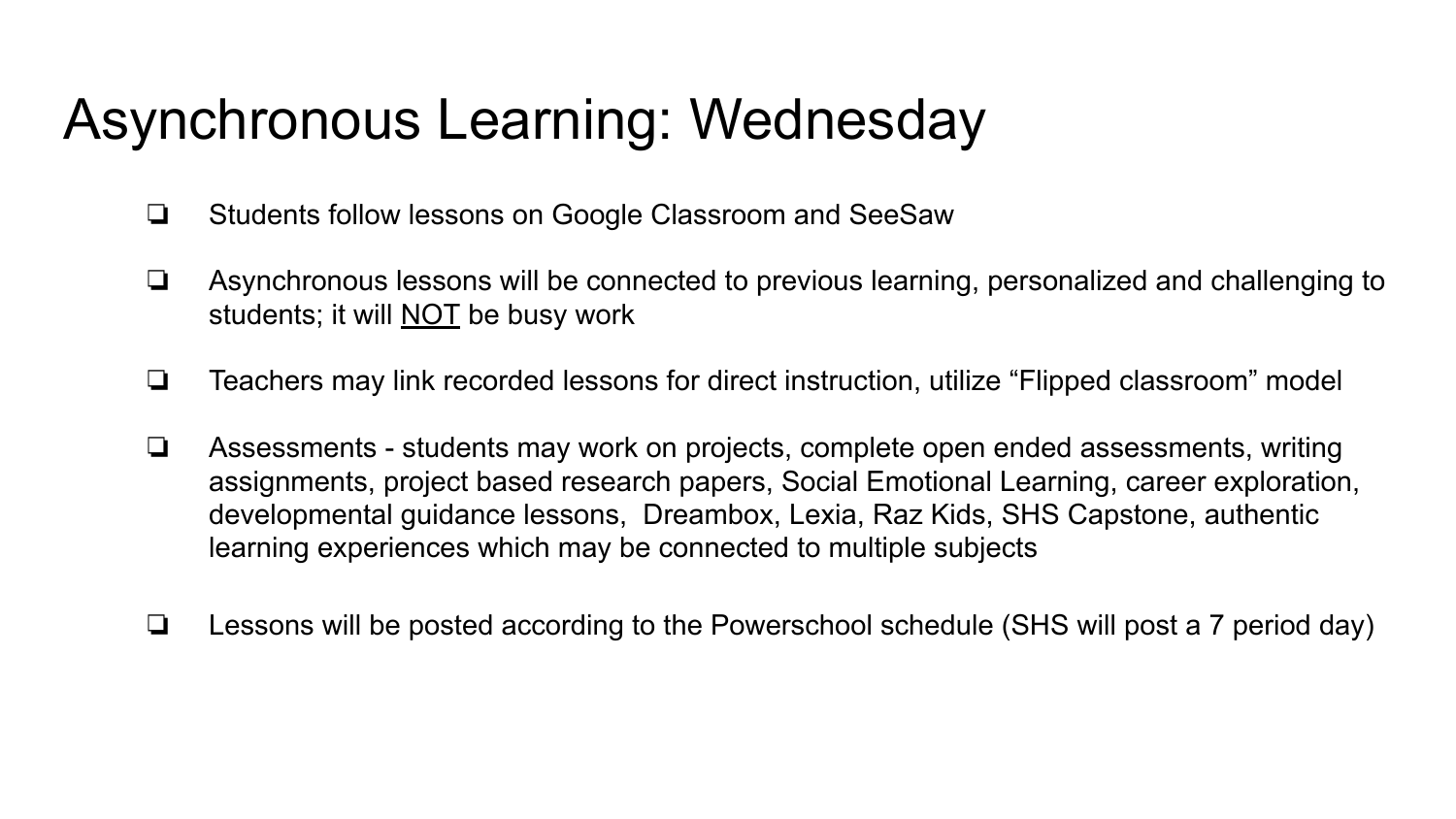### Lessons/Instruction - In Hybrid Model

### [Hybrid Lesson Overview](https://www.wevideo.com/view/1795330840)

*"WHEN NOTHING IS SURE, EVERYTHING IS POSSIBLE"*

Margaret Drabble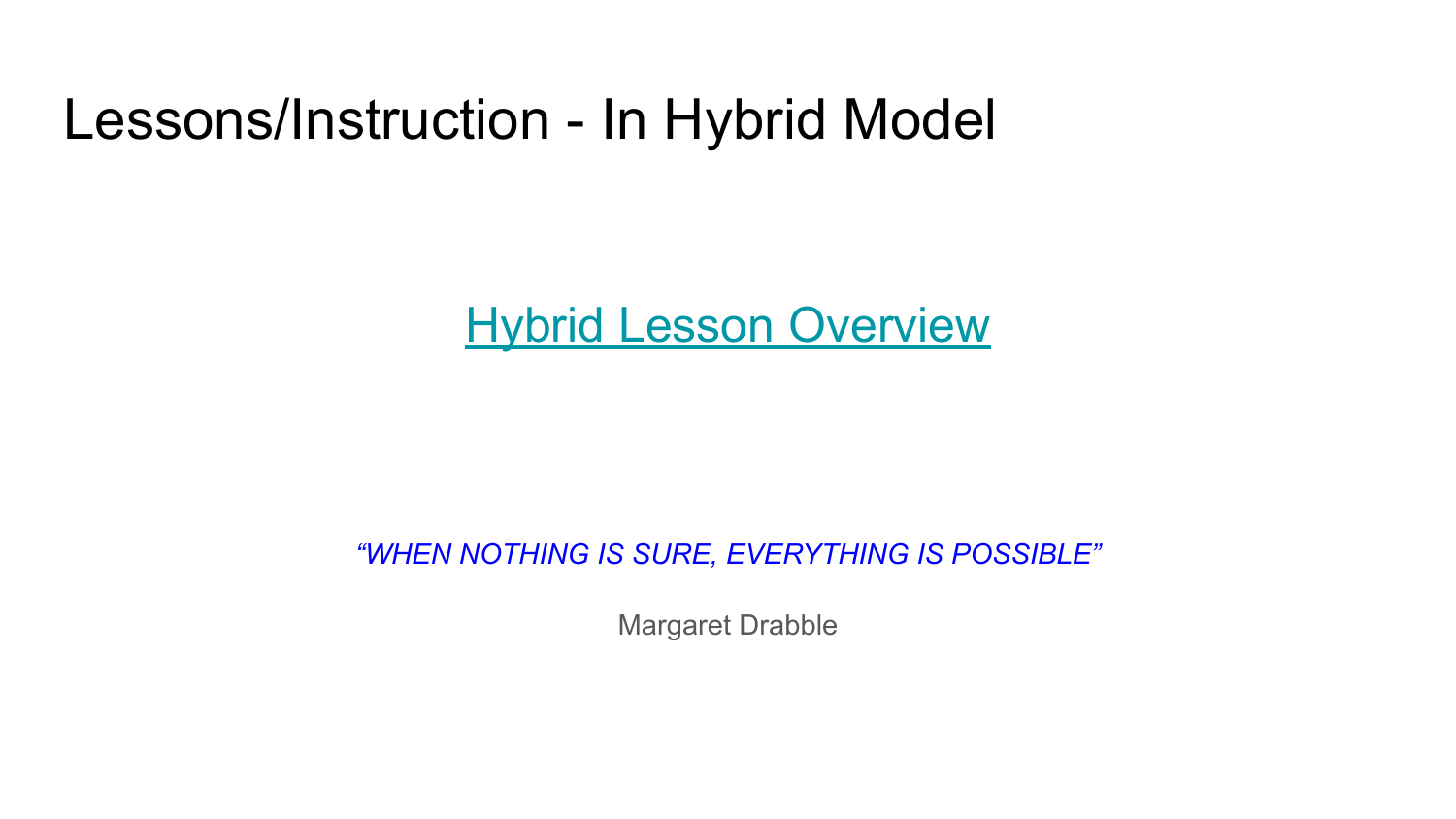## Student Learning Materials

Technology/Workbooks/Journals:

- ❏ Cohort A will receive their Chromebooks (iPads for Pre-K and K) in school on Monday, Aug 31
- ❏ Cohort B and Full Distance will receive their materials before school starts Thursday/Friday
- ❏ District is creating a plan to address student chromebook/iPad issues during the lesson
- ❏ Grade 1 and 5 Chromebooks back ordered since March; students will be getting loaners
	- ❏ Insurance will cover the loaner and the new technology

#### Reminders:

- ❏ Students will be expected to bring their FULLY charged technology devices (chromebook/iPad) back and forth to school each day - leave charger at home
	- ❏ We do NOT have loaners or extra chargers handle Chromebook/iPads with care
	- ❏ Please make sure your child has "SHUT DOWN" their computer at the end of each day
- ❏ AWS, MIS, SMS will be providing drawstring bags to students to help them manage the movement of their belongings from class to class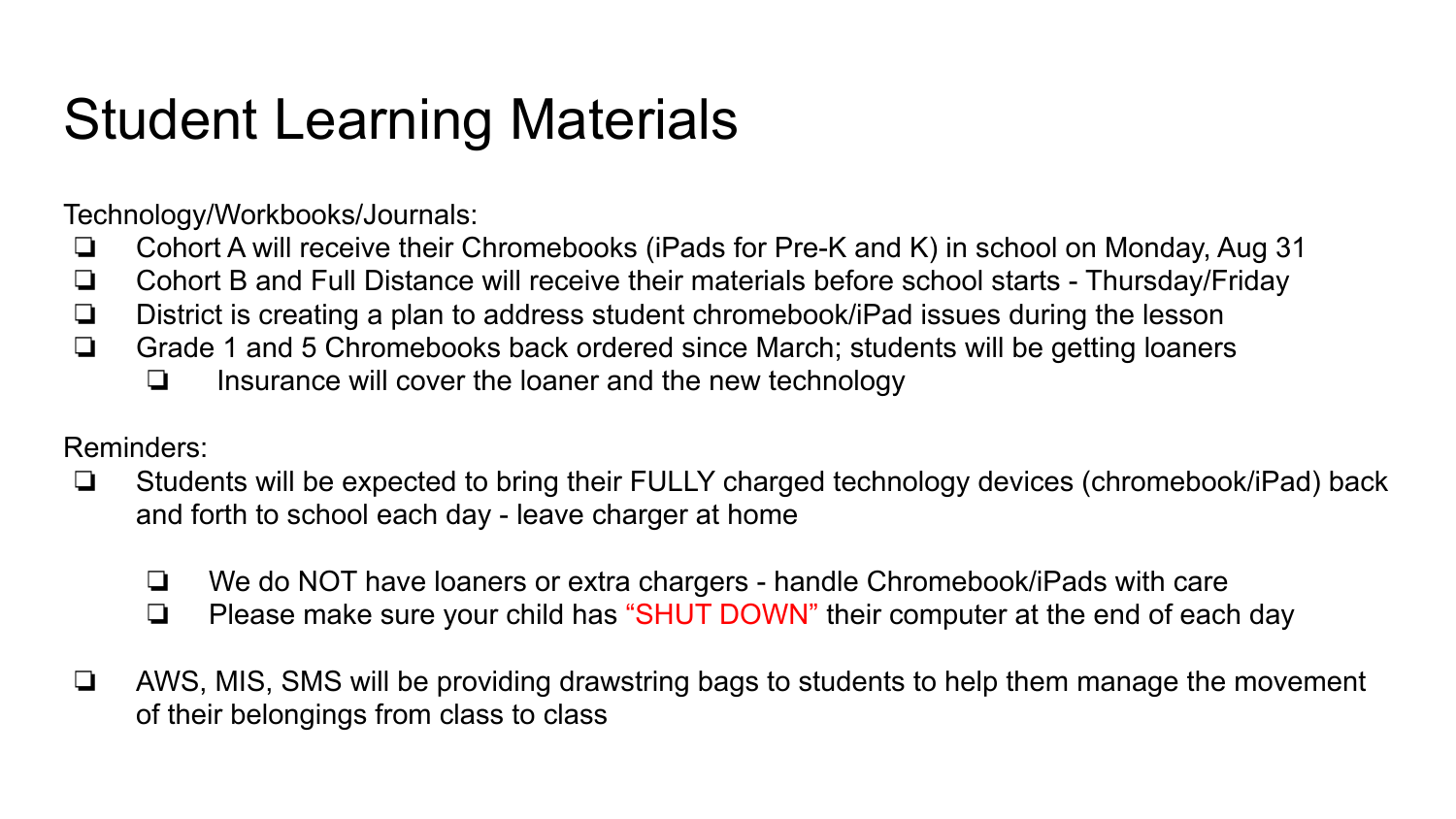## Common Look to Pages

- ❏ All teachers will use the same format for their Google Classrooms/SeeSaw within a school
- ❏ Students at home (either Full Distance or Hybrid) will follow the teacher's lesson by viewing/listening in Google Meets
	- ❏ Meet Code will be located in the same place each day
	- ❏ Materials and expectations for learning made available on Google Classroom/SeeSaw
	- ❏ Lesson Learning Template will include graphic organizers, notes, resource links, discussion questions, rubrics, classwork expectations, due dates
- ❏ Log on and off times will be made available on Google Classroom/SeeSaw
- ❏ Sample: SHS block period the expectation would be that students log in at the start of class, listen to direct instruction or mini-lesson - log off to complete independent work - log back in for debrief, etc.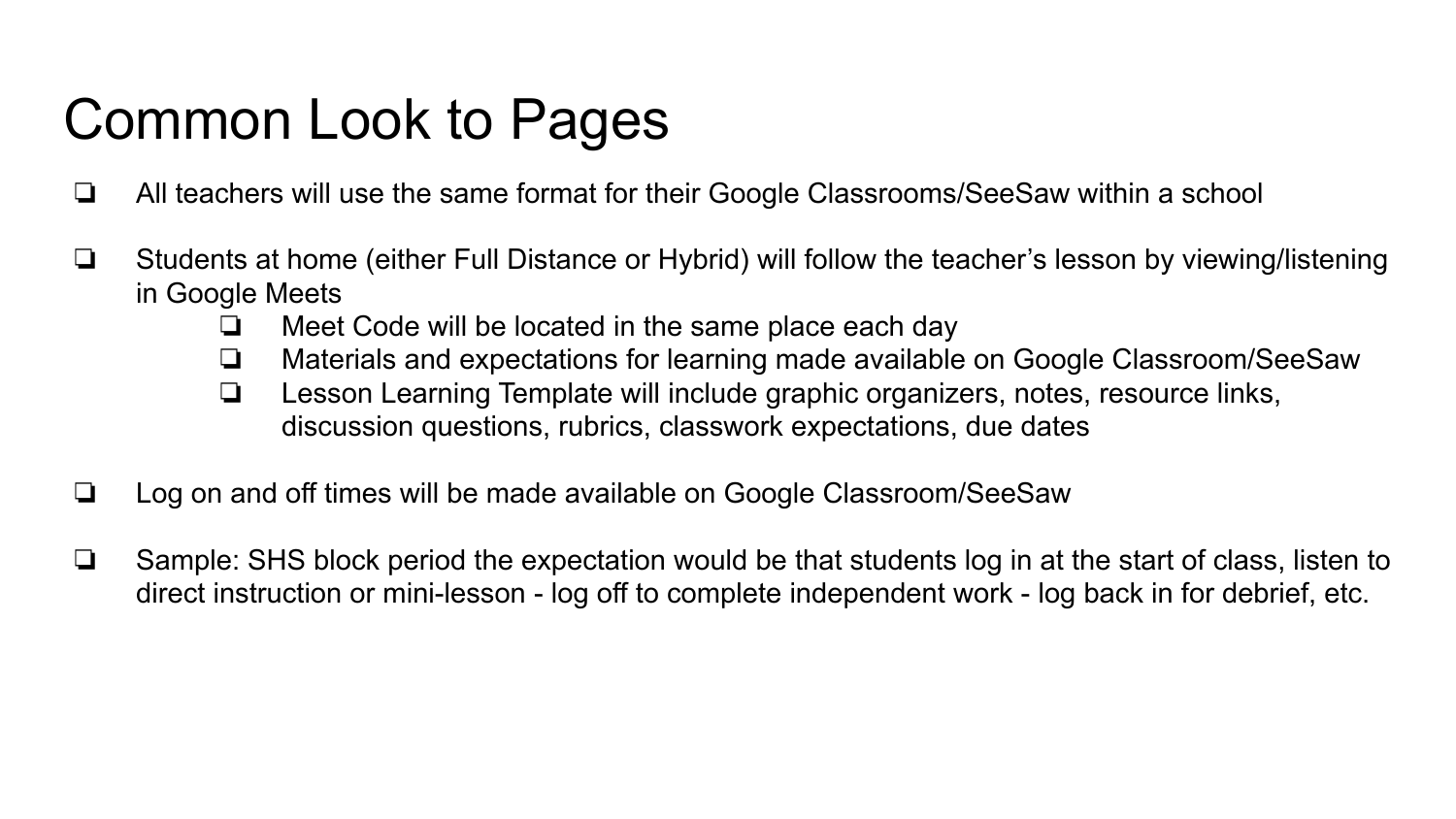### Lessons/Instruction

- ❏ Remote cohort access class sessions by logging into "live Google Meet" class sessions (this includes students not in school, absent but scheduled to be in school and those opting for full distance learning)
- ❏ The "Live" lessons will **NOT** be recorded
- ❏ Lesson targets, agendas, links, outlines, graphic organizers, assignments, reading passages, etc., will be clearly outlined in each teacher's Google Classroom/SeeSaw page
- ❏ The first few days of school may be focused on helping students understand:
	- ❏ Safety protocols mask, signage, lunch, recess, bus protocols
	- ❏ Online learning programs (Dreambox, Raz Kids, Type to Learn, Lexia, etc.)
	- ❏ Community building- Social Emotional Learning
	- ❏ Technology expectations
	- ❏ Google Classroom layout
	- ❏ Help class and how to contact teachers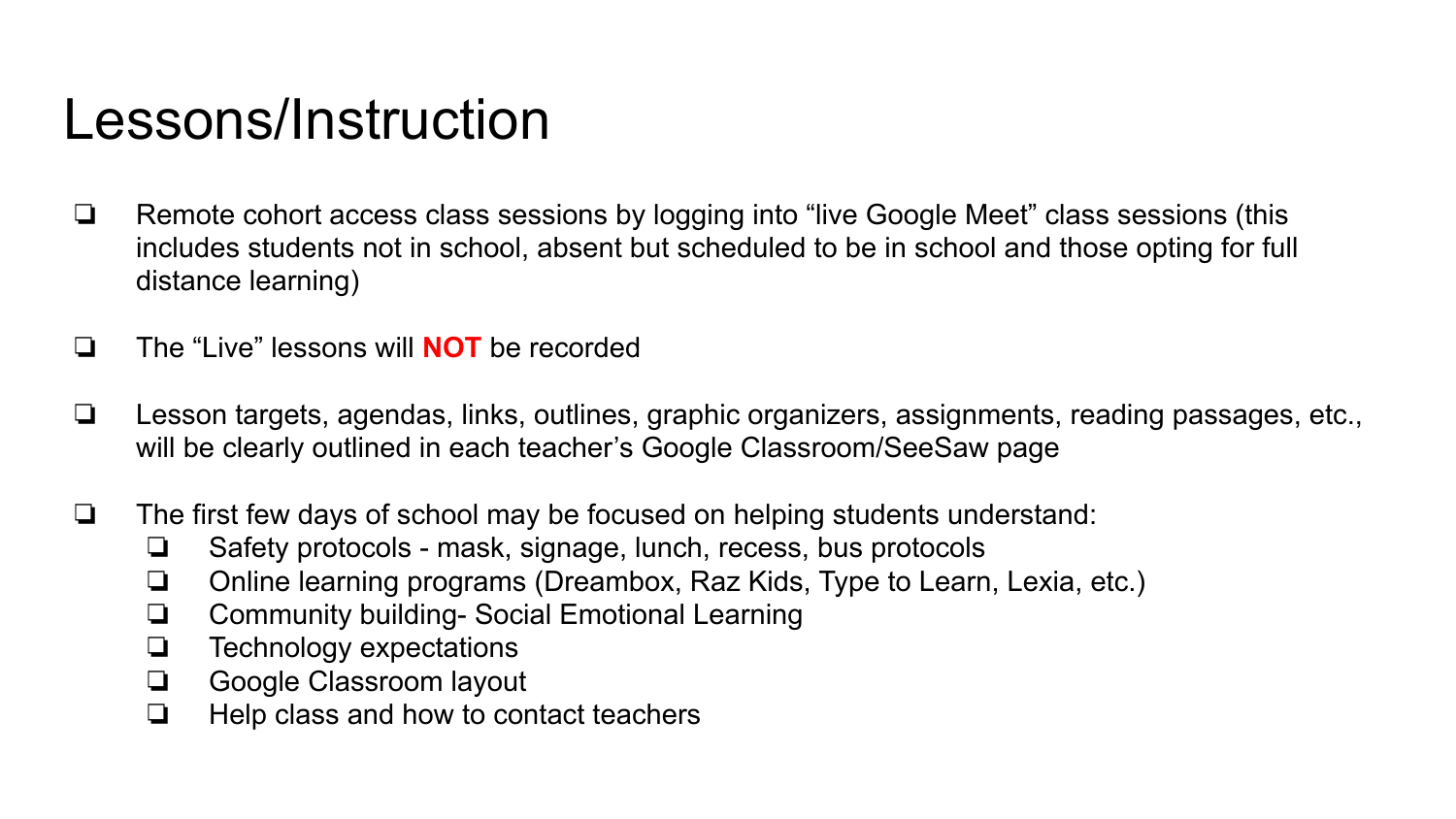### Responsive Classroom

*Responsive Classroom* is a research-based approach to K-8 teaching that focuses on the strong link between academic success and social-emotional learning. The belief is that a high-quality education for every child is built on the foundation of a safe and joyful learning community.

### SEL Goals **Our Plan**

- 1. Help students to feel physically and emotionally safe
- 2. Build strong classroom communities to help establish a home to school connection

- 1. SEL PD for all teachers
- 2. Responsive Classroom Practice and Strategies
- 3. Clear behavioral and academic expectations for students in school and at home
- 4. SEL Lessons ( AWS and MIS ) and Health (SMS)
- 5. Whole school community building activities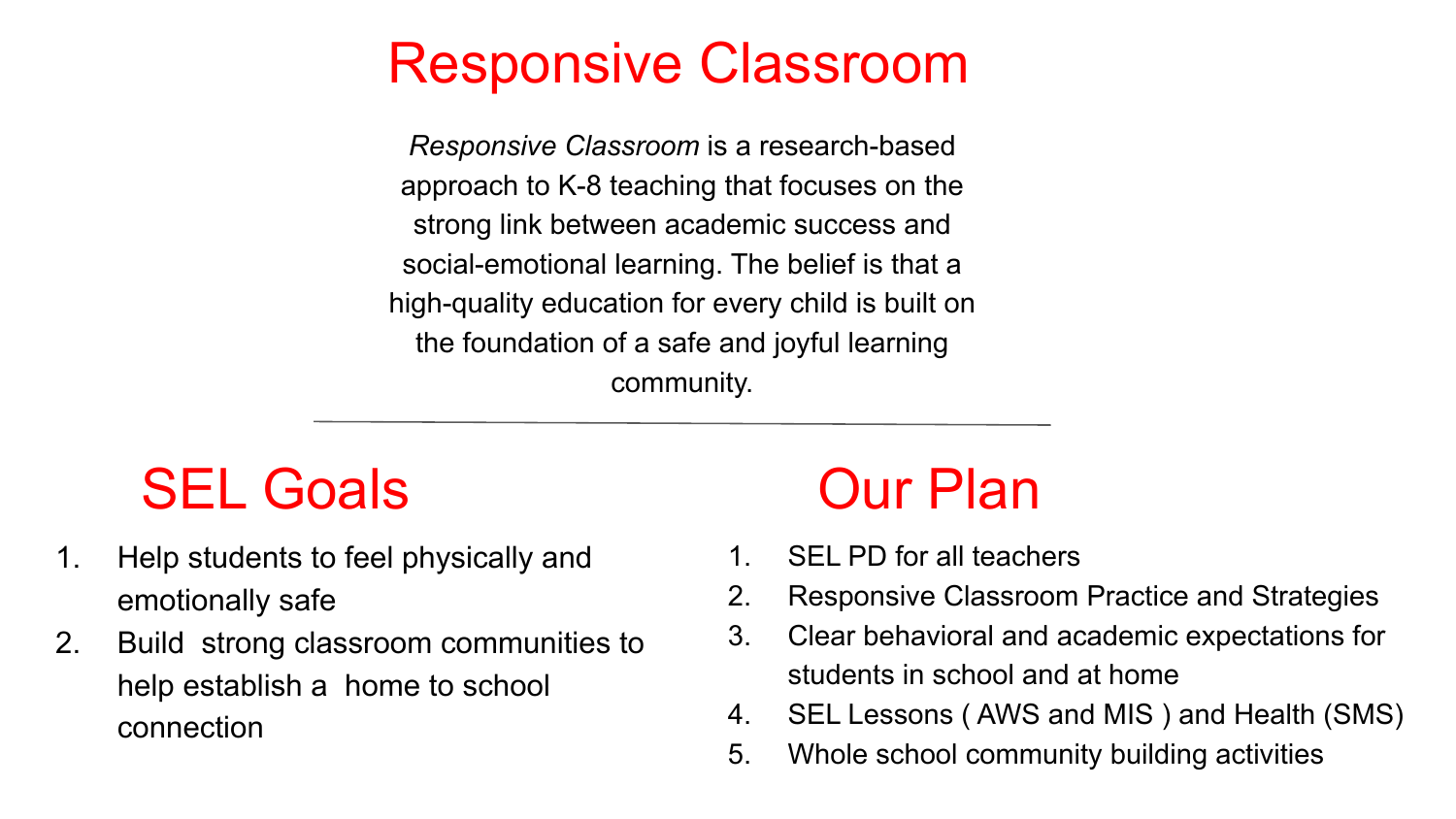## Core Belief

In order to be successful in and out of school, students need to learn a set of social and emotional competencies cooperation, assertiveness, responsibility, empathy, and self control—and a set of academic competencies academic mindset, perseverance, learning strategies, and academic behaviors.

## SEL Competencies

### **What might these look like with a COVID-19 lens?**

Cooperation- Teach students to work cooperatively while social distancing.

Assertion- Teach students how to be assertive by asking others to pull their masks up if necessary.

Responsibility- Teach students to have all materials ready for in person and virtual learning.

Empathy- Teach students to empathize with how hard it might being tempted to be close to others or to hug.

Self-Control- Teach students that by social distancing we are protecting those around us.







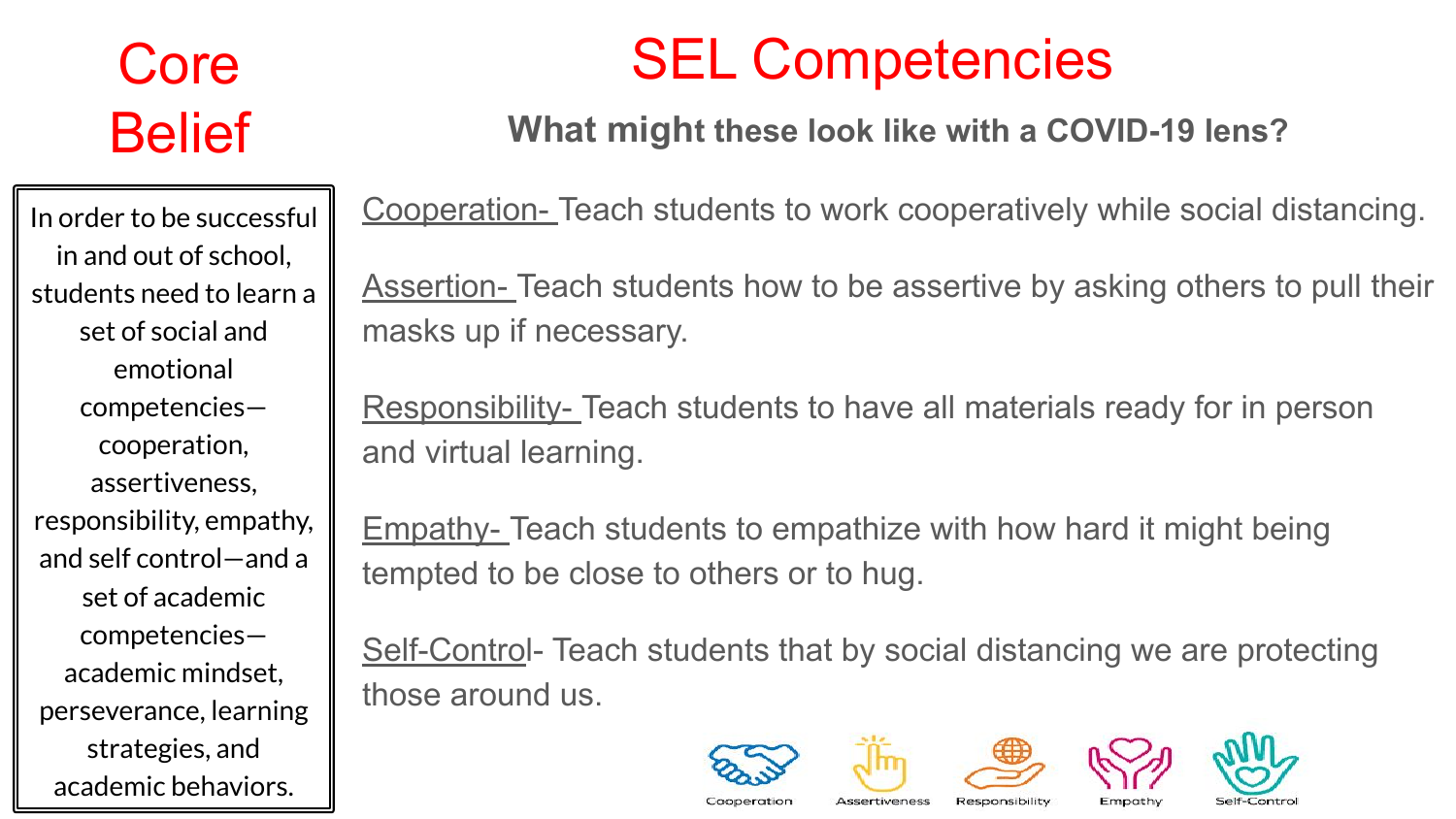### DreamBox Math

### ❏ **What is DreamBox?**

- ❏ DreamBox Learning is an engaging, self-adaptive tool to help our students learn in a way that enables each student to think and make sense of the mathematics
- ❏ Digital resource to support math learning
	- $\Box$  It is web based, can be used anywhere
	- ❏ Students have to log on for access

#### ❏ **Ways to use DreamBox**

- ❏ Additional learning resources
	- ❏ Differentiation
		- ❏ One of the option menu/DreamBox Station/Flex
		- ❏ Assign small group or individual student lessons for support in class during class time
		- ❏ Extra work for students who need to be challenged

### ❏ **Expectations**

❏ Students should complete at least 5-8 lessons a week

### ❏ **Suggestions to promote use and engagement**

❏ Badges, Certificates of Completion, class recognitions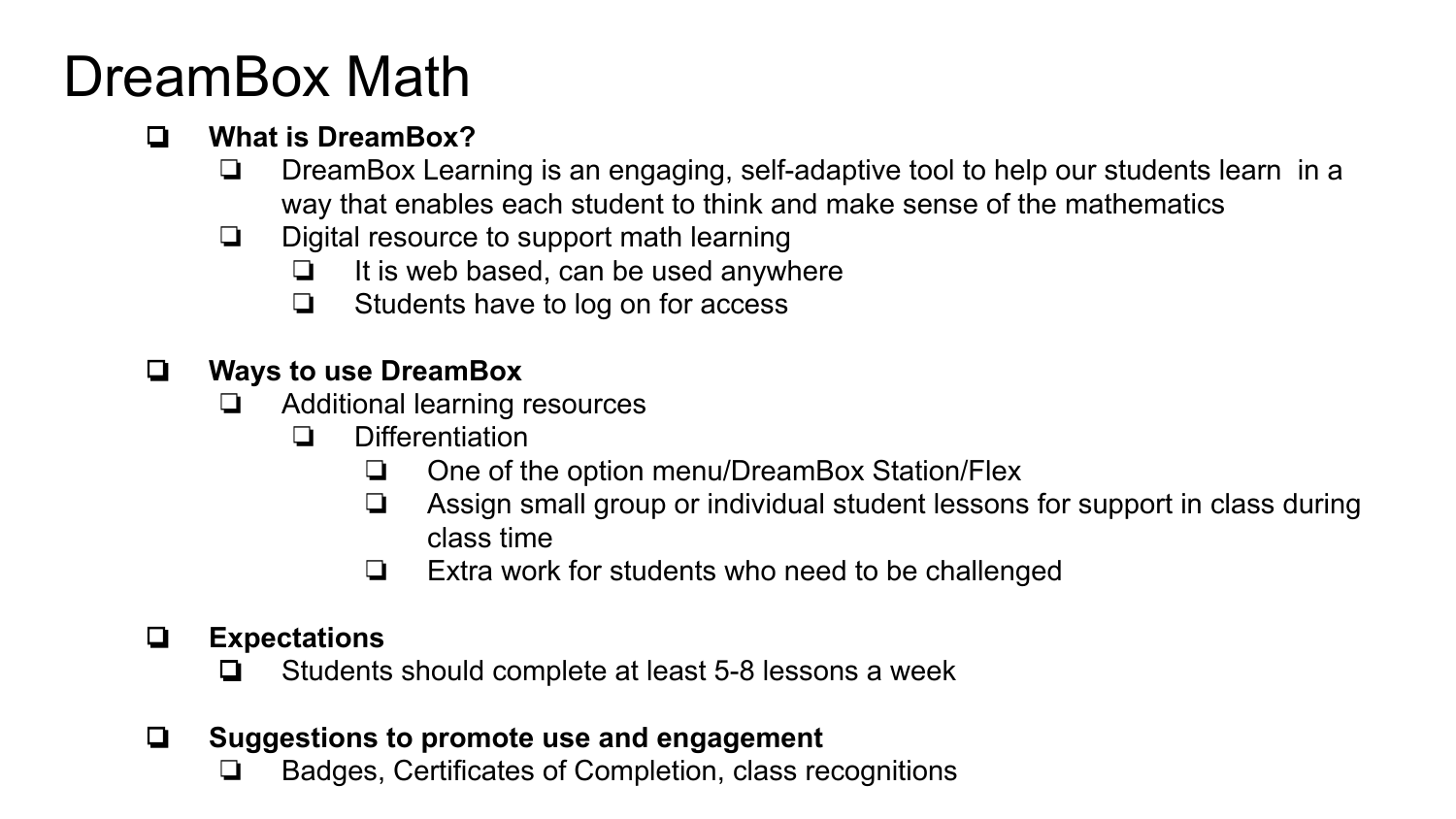## Readers' and Writers' Workshop

Students will continue learning reading and writing skills in a workshop model approach

- ❏ Teachers will present the day's 10-minute mini-lesson
	- ❏ This *may* be a recorded lesson that students can watch the night before so that teachers can maximize contact time with students in live class time
	- ❏ Anchor charts will be used and available to students during and after the lesson to use as they practice these skills in their reading and writing
	- ❏ Students will set goals for their independent work at the end of the mini-lesson
- ❏ "Off you go!": Students work independently in their Reading and/or Writing Notebooks for the next 35 minutes, incorporating the skills taught in this (and previous) units' mini-lessons
	- ❏ Teachers observe progress, confer with students, and lead small group work in a differentiated fashion
	- ❏ Teachers may provide a mid-lesson teaching point to offer a reminder or a quick tip to extend the mini-lesson or remind students of ongoing habits
- ❏ The class ends with a share to capture the power of that day's lesson, to remind students of what they learned, and to give students an audience for their work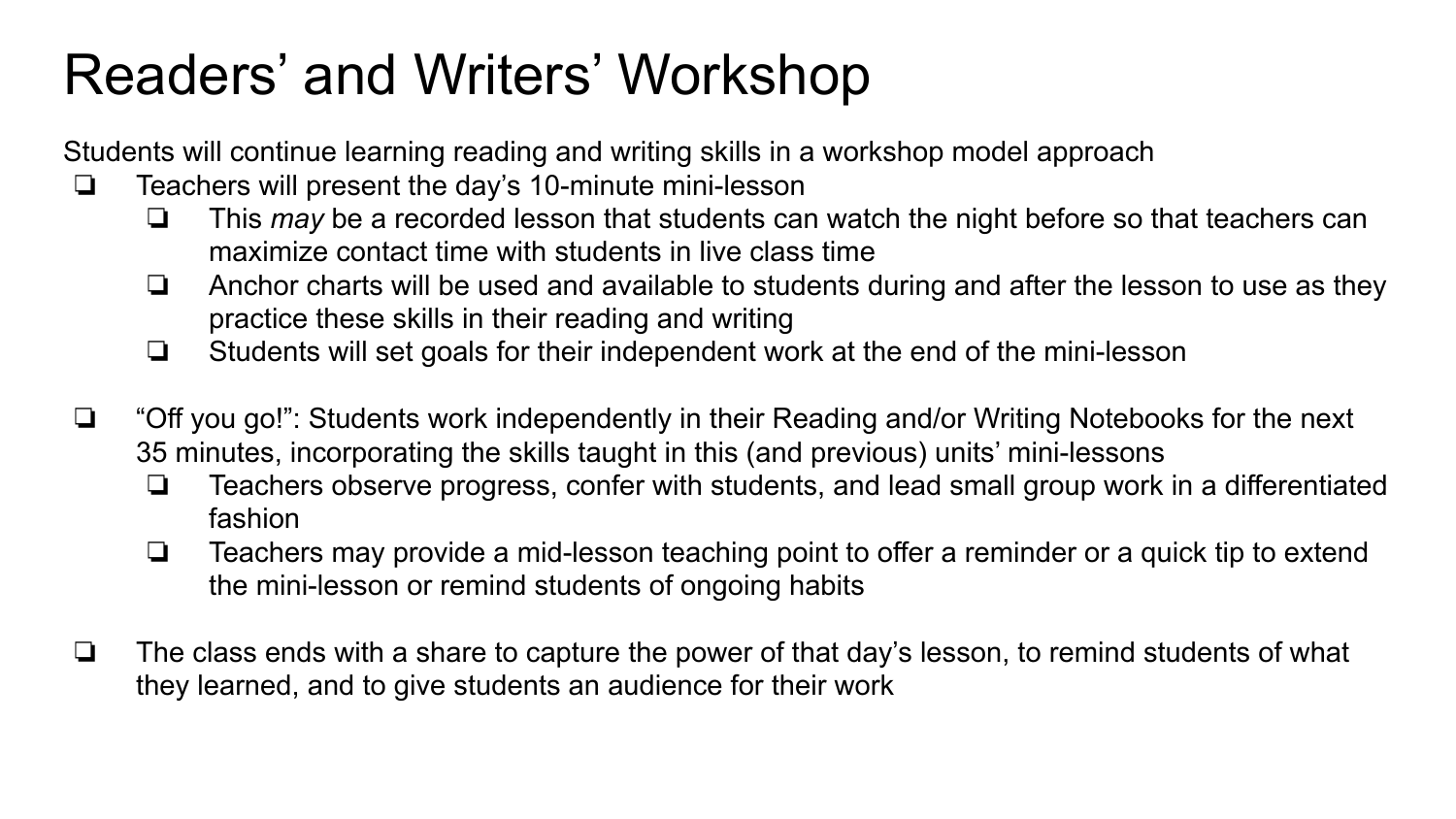### Lexia



- ❏ We will continue to use Lexia (K-5) to help develop critical reading and language skills through motivating learning paths
- ❏ Real time performance data is collected as students work through their Lexia assignments
	- ❏ Teachers can use this data to plan for individual or small group instruction
- ❏ Lexia provides a level of scaffolding
	- ❏ If the student struggles in a particular area, the program provides explicit instruction on the concepts and rules of the skill, allowing the student to demonstrate proficiency
	- ❏ The teacher will also receive an email with notification of the skill the student is struggling with as well as different activities/lessons the they can provide to guide the student toward mastery
- ❏ Students should log on for at least 15 minutes everyday to make sure they meet their required 60 minutes
	- ❏ Teachers may set a specific time in their daily schedule to have all students access Lexia at the same time to ensure this time requirement is met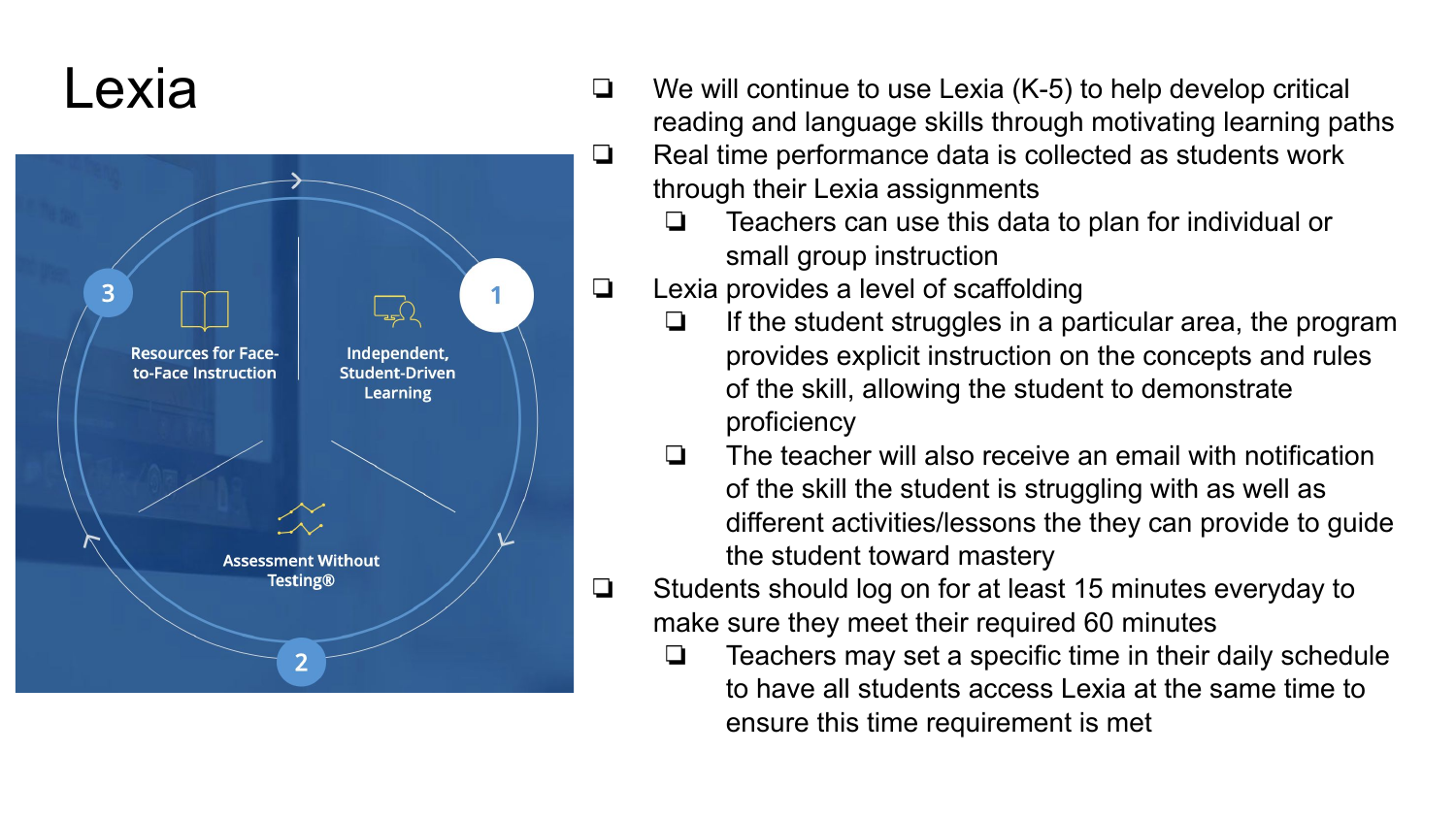### Raz Kids

- ❏ Raz-Kids is an award-winning teaching product that provides comprehensive leveled reading resources for students
- ❏ Includes over 800 leveled books to choose from with corresponding e-quizzes that monitor comprehension
- ❏ Includes digital management and reporting tools to easily track individual and class-wide reading progress
- ❏ Provides teachers with the ability to use running records to progress monitor throughout the year
	- ❏ Students record themselves reading aloud Benchmark passages or books and send recordings to their teacher
		- ❏ Teachers can score their these readings using online running records
	- ❏ Students can also record a retelling of the text and send it to their teacher
		- ❏ Teachers use online rubrics for fiction and nonfiction texts to score their comprehension
	- ❏ Theses skills reports help teachers identify comprehension skills for additional practice
- ❏ Students should be reading at least 20 mins per day in school or remotely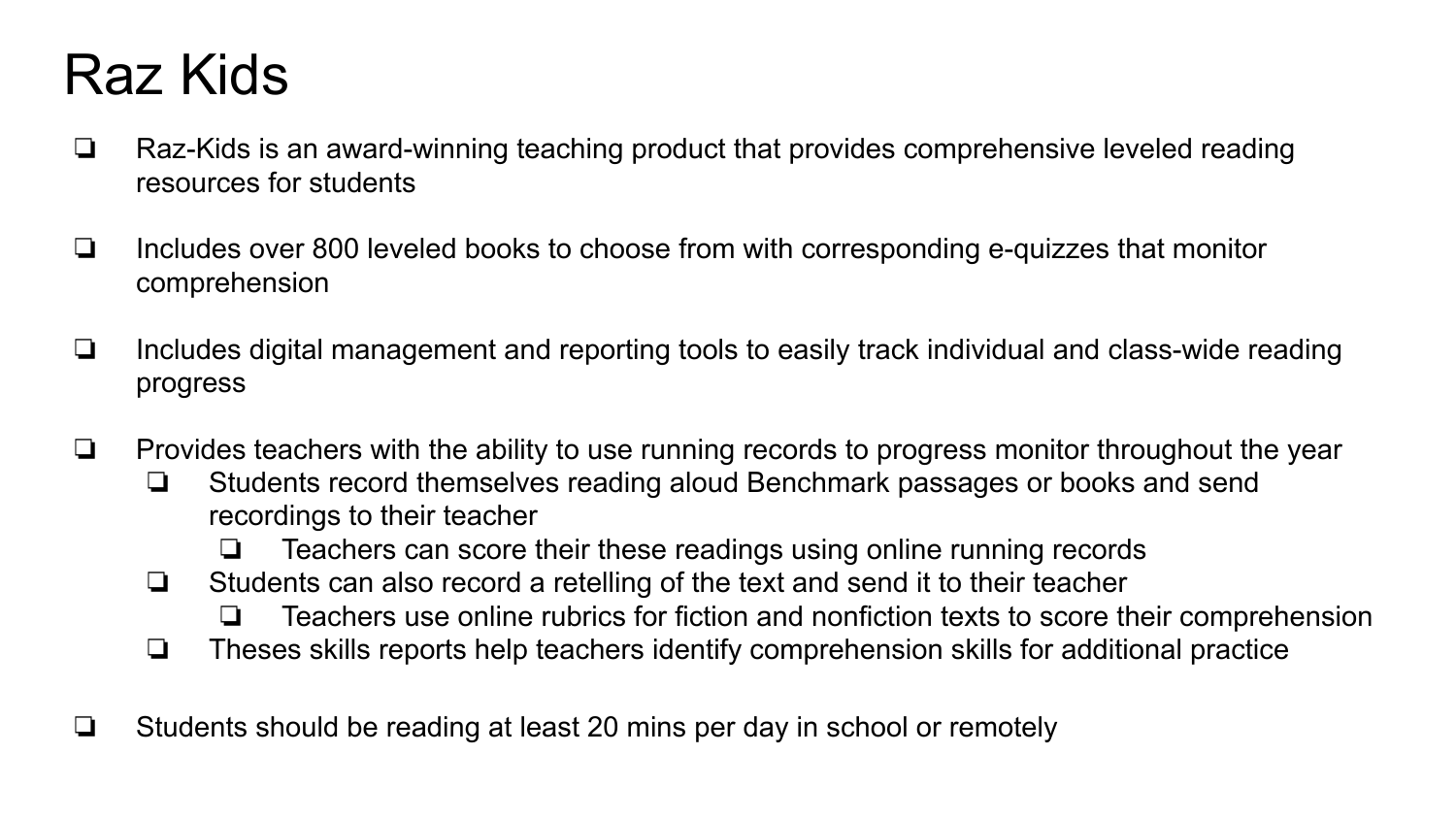### Specials/Electives

- ❏ Elementary level, students will attend the same special for two weeks
	- ❏ Every two weeks their special will change and they will rotate through PE, Art, Music, Library Media and STEM
- ❏ In person students will go to the specials room, distance learners will have the option to log in for the initial instruction or just work on the project/assignment during the two week period when convenient for the family
- ❏ We will be working with specials teachers to review and adjust curriculum and align with core curriculum when possible
- ❏ All students will be required to complete assignments for specials to allow for assessment and grading
- ❏ Students at the secondary level will be expected to join all elective classes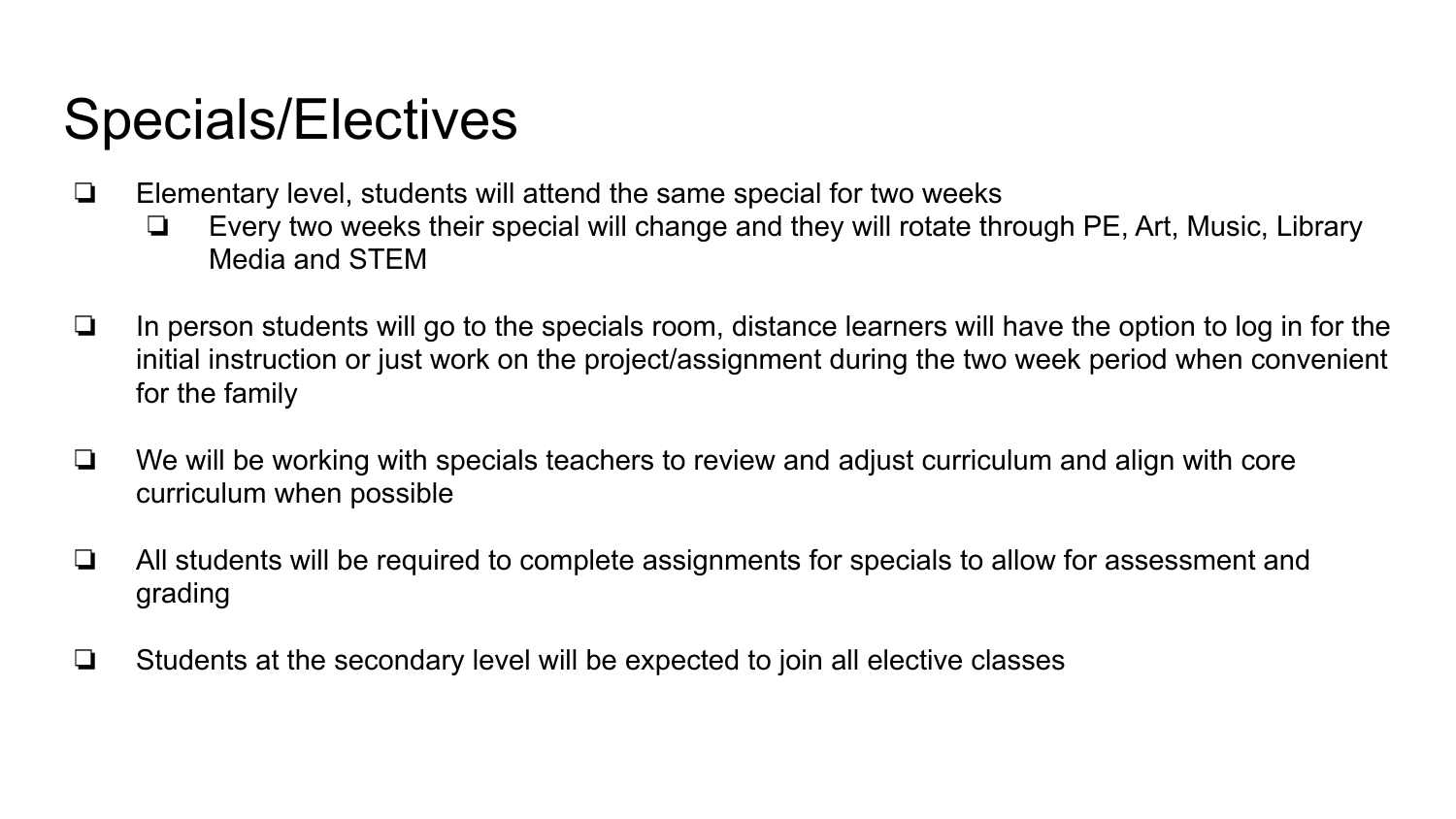### Intervention/Academic Support

- ❏ Plans are still being developed as we finalize which students will be attending in person and who will be remote full time
- ❏ Initially academic support and interventionists will push into the classroom and then pull groups if and as needed
- ❏ Students in full remote will have a scheduled small group intervention time
- ❏ Benchmarking of all students within the first few weeks of school
- ❏ Students that were receiving Tier 2 or Tier 3 in March
- ❏ Wildcat (SHS) and Flex (SMS) will be available for all students for help
- ❏ Teachers are available before and after school as they always have been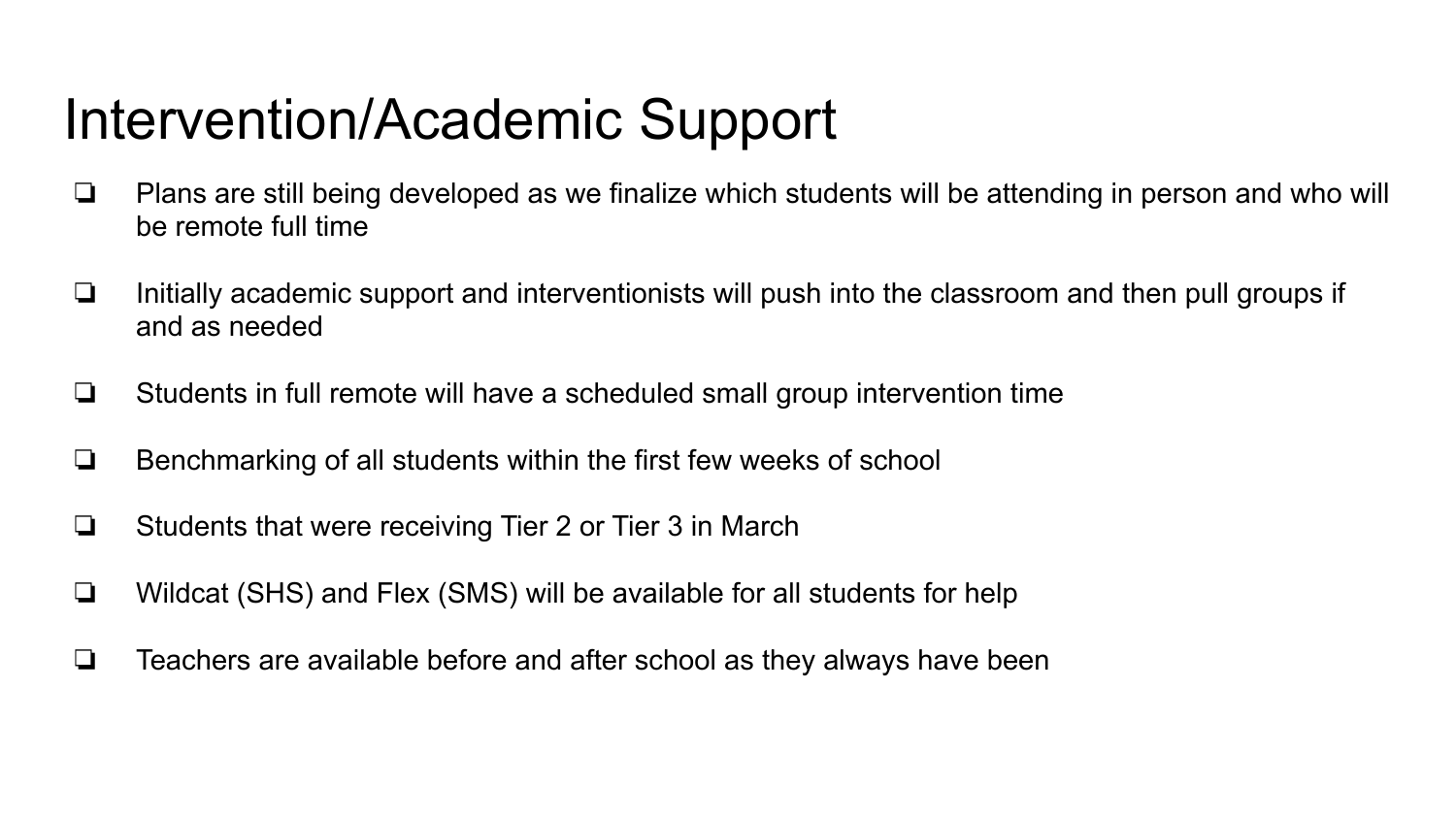## Grading/Reporting

- ❏ Powerschool grades for all students will be posted according to the district guidelines
- ❏ Teachers at all grade levels will be reviewing launch units and will use the Curriculum Compacting Template to ensure essential components of each unit are taught and paced out throughout the grading period
- ❏ Elementary teachers will report on benchmark level of achievement toward end of year standard at each trimester (Exceeding Standard, Meeting Standard, Progressing Toward Standard
- ❏ Students at SMS/SHS will not have the option to select Pass/Fail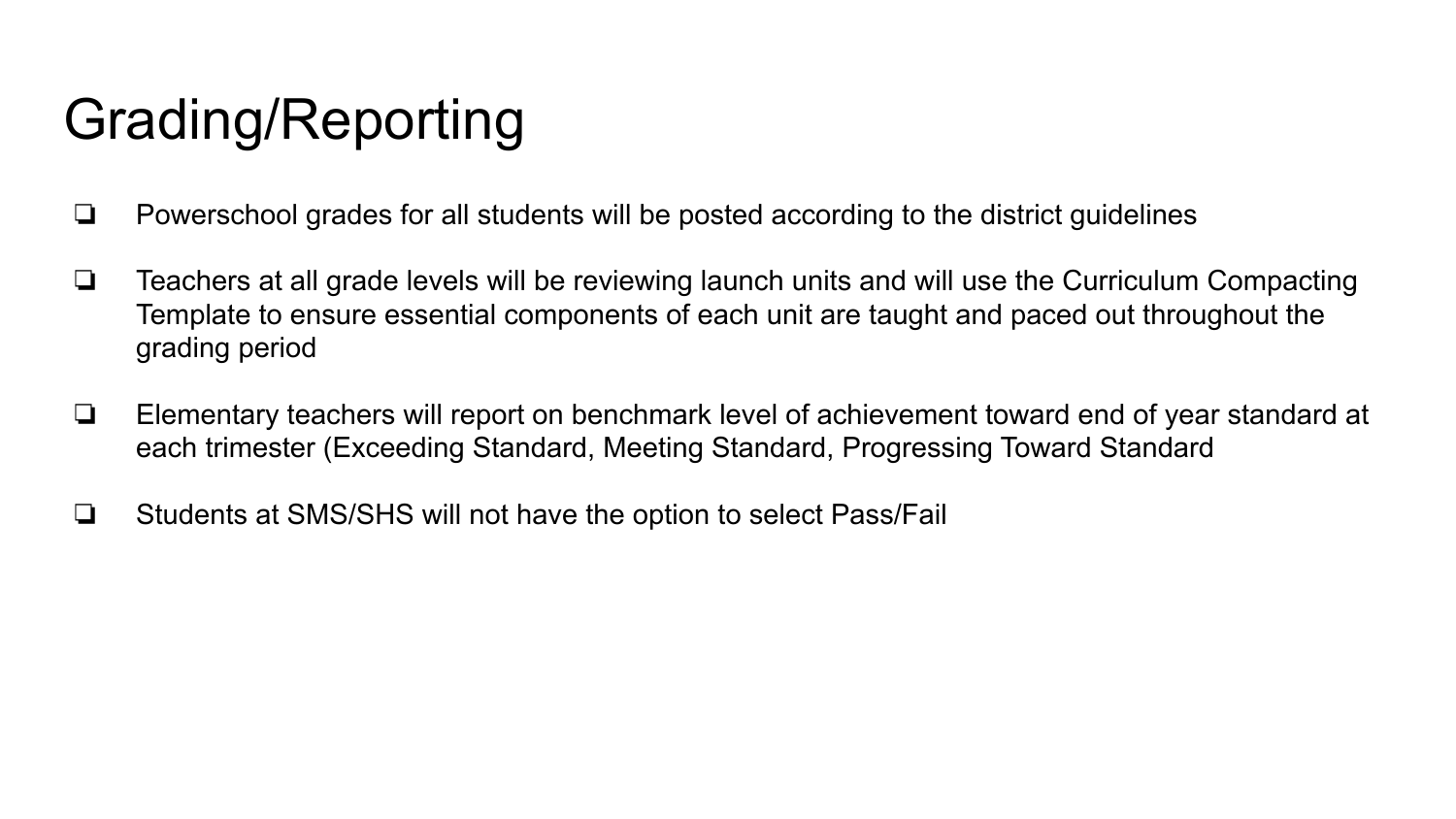#### **DISTANCE LEARNING EXPECTATIONS**



#### **WORK SPACE**

- A designated table or desk  $\bullet$
- Organized and clear of clutter
- In a quiet location free from distractions  $\bullet$



#### **CLASS ATTENDANCE**

- Be on time for class-attendance will  $\bullet$ be taken
- Camera is on during class ٠
- $\bullet$ Attend class while seated at your designated work space
- Dress in school appropriate clothes  $\bullet$



#### **SCHEDULE**

- Follow your school schedule  $\bullet$
- Keep a consistent daily routine



#### **ASSIGNMENTS**

- Complete all assignments  $\bullet$
- Hand in assignments on time  $\bullet$
- Reach out for help when you need it  $\bullet$
- Stay connected by checking your  $\bullet$ Google Classroom/Seesaw daily

**Suffield Public Schools**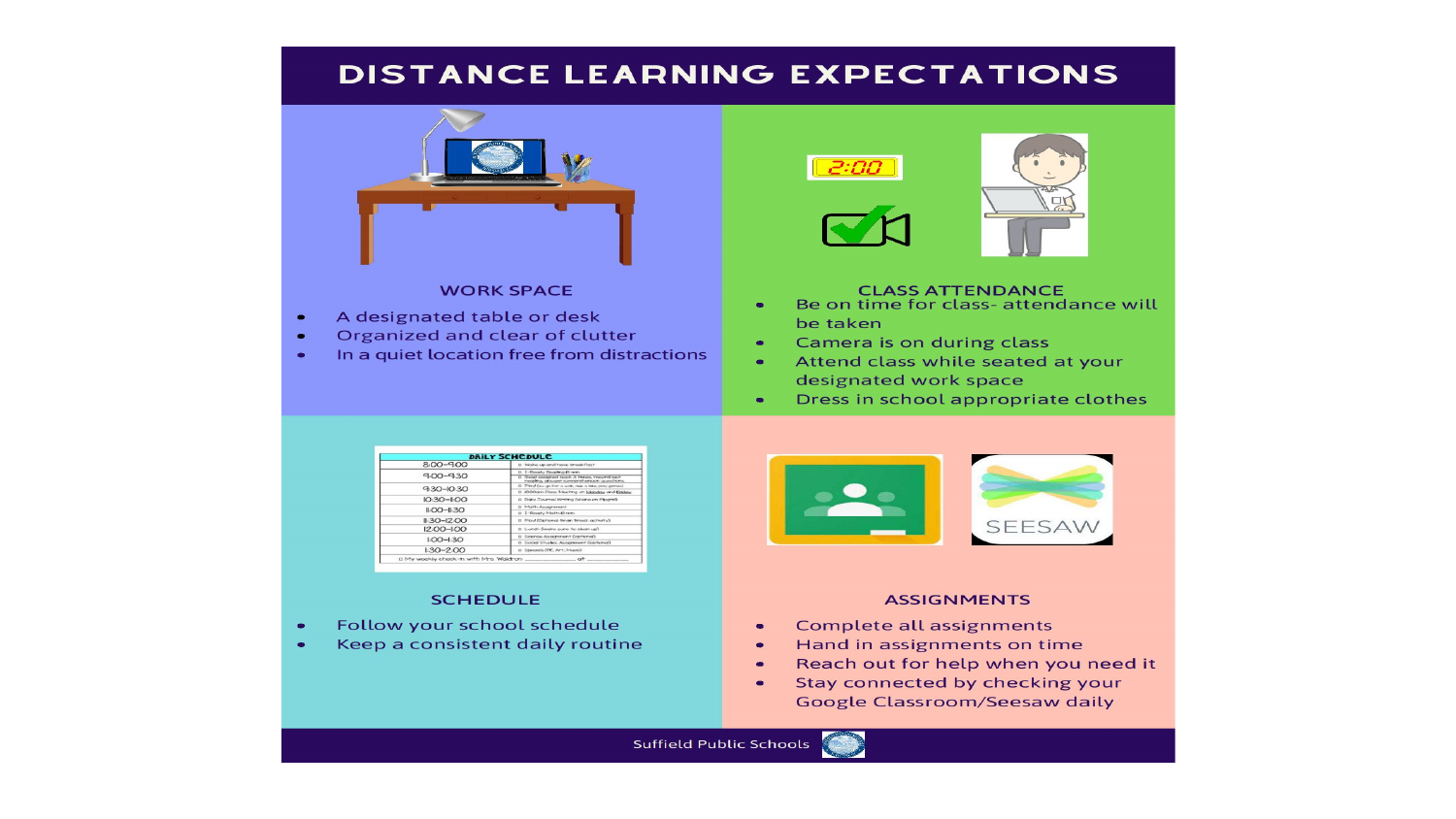### We Need Your Help

- ❏ In order for students to have the best possible chance for success this year we are asking you to establish home hybrid routines:
	- ❏ Students work in a quiet space free of distractions while at home
	- ❏ Be dressed and ready for learning
	- ❏ Complete their classwork and homework
	- ❏ Keep their cameras on (if directed by teacher) so teachers can monitor their learning
- ❏ It is important for students to maintain their school day routine including snacks, meals and bedtime routines
- ❏ Reach out to your child's teacher and administrator if you need help